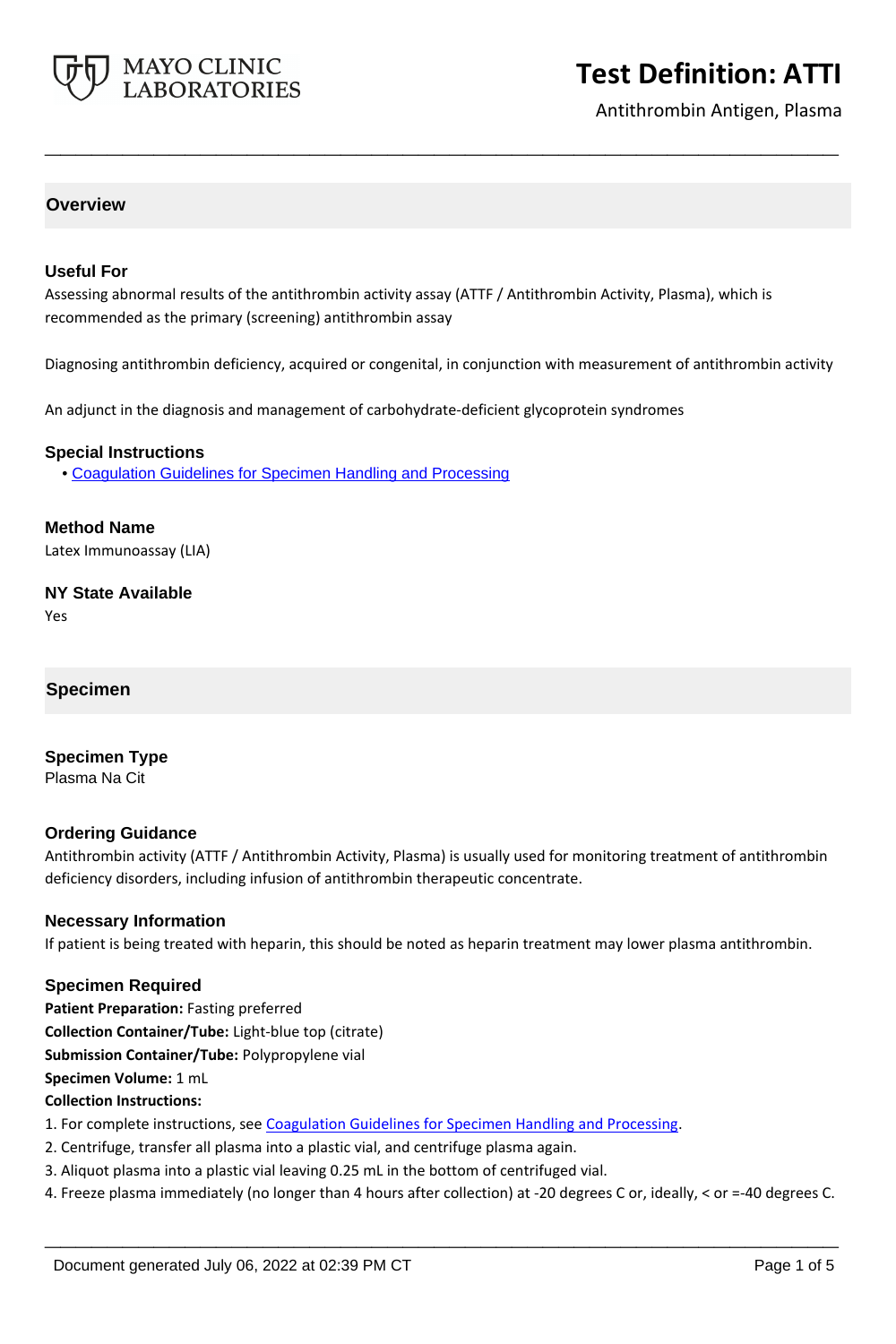

#### **Additional Information:**

1. Double-centrifuged specimen is critical for accurate results as platelet contamination may cause spurious results.

**\_\_\_\_\_\_\_\_\_\_\_\_\_\_\_\_\_\_\_\_\_\_\_\_\_\_\_\_\_\_\_\_\_\_\_\_\_\_\_\_\_\_\_\_\_\_\_\_\_\_\_**

2. Each coagulation assay requested should have its own vial.

#### **Forms**

If not ordering electronically, complete, print, and send a [Coagulation Test Request](https://www.mayocliniclabs.com/it-mmfiles/coagulation-test-request-form.pdf) (T753) with the specimen.

#### **Specimen Minimum Volume**

0.5 mL

#### **Reject Due To**

| Gross hemolysis | Reject |
|-----------------|--------|
| Gross lipemia   | Reject |
| Gross icterus   | Reject |

## **Specimen Stability Information**

| <b>Specimen Type</b> | <b>Temperature</b> | <b>Time</b> | <b>Special Container</b> |
|----------------------|--------------------|-------------|--------------------------|
| Plasma Na Cit        | Frozen (preferred) | 14 days     |                          |

# **Clinical & Interpretive**

#### **Clinical Information**

Antithrombin is a member of the serine protease inhibitor (serpin) superfamily. It is the principal plasma anticoagulant serpin mediating inactivation of serine protease procoagulant enzymes, chiefly thrombin and coagulation factors Xa and IXa.(1) Heparin and certain other naturally occurring glycosaminoglycans markedly enhance antithrombin's anticoagulant activity (approximately 1000-fold) by providing a template to catalyze formation of covalently bonded, inactive complexes of serine protease and antithrombin that are subsequently cleared from circulation. Antithrombin is the mediator of heparin's anticoagulant activity.

The antithrombin gene on chromosome 1 encodes a glycoprotein of approximately 58,000 molecular weight that is synthesized in the liver and is present in a relatively high plasma concentration (approximately 2.3 mcmol/L). The biological half-life of antithrombin is 2 to 3 days.

Hereditary antithrombin deficiency, a relatively rare, autosomal dominant disorder, produces a thrombotic diathesis (thrombophilia). Individuals with hereditary antithrombin deficiency are usually heterozygous with plasma antithrombin activity results of approximately 40% to 70%. These patients primarily manifest with venous thromboembolism (deep vein thrombosis and pulmonary embolism), with the potential of development as early as adolescence or younger adulthood. More than 100 different variants have been identified throughout the gene, producing either the more common type I defects (low antithrombin activity and antigen) or the rarer type II defects (dysfunctional protein with low activity and normal antigen).(2) Homozygous antithrombin deficiency appears to be incompatible with life.

The incidence of hereditary antithrombin deficiency is approximately 1:2000 to 1:3000 in general populations, although

**\_\_\_\_\_\_\_\_\_\_\_\_\_\_\_\_\_\_\_\_\_\_\_\_\_\_\_\_\_\_\_\_\_\_\_\_\_\_\_\_\_\_\_\_\_\_\_\_\_\_\_**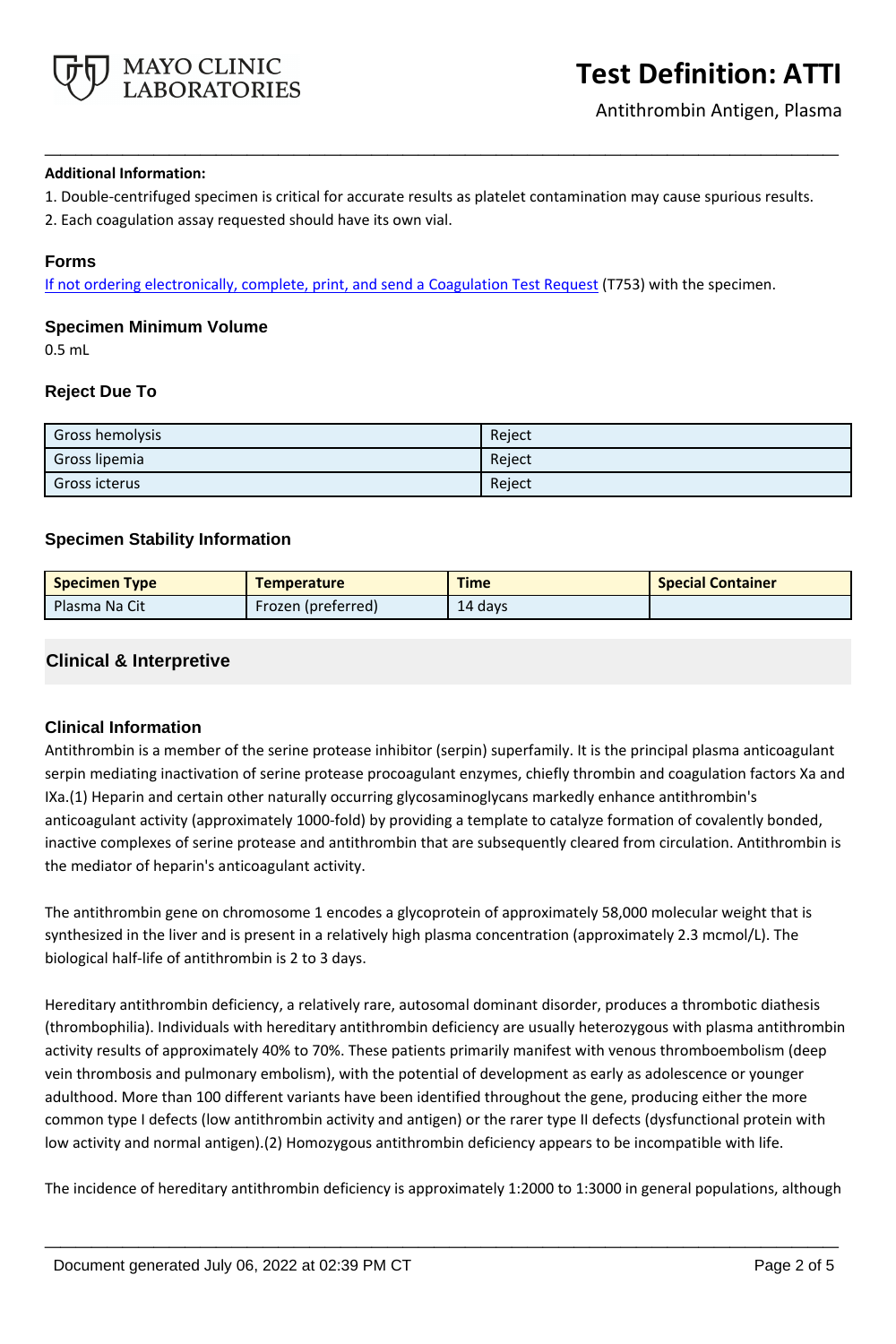

Antithrombin Antigen, Plasma

minor deficiency (antithrombin activity =70% to 75%) may be more frequent (approximately 1:350 to 1:650). In populations with venous thrombophilia, approximately 1% to 2% have antithrombin deficiency. Among the recognized hereditary thrombophilic disorders (including deficiencies of proteins C and S, as well as activated protein C-resistance [factor V Leiden variant]), antithrombin deficiency may have the highest phenotypic penetrance (greater risk of venous thromboembolism). Arterial thrombosis (eg, stroke, myocardial infarction) has occasionally been reported in association with hereditary antithrombin deficiency.

**\_\_\_\_\_\_\_\_\_\_\_\_\_\_\_\_\_\_\_\_\_\_\_\_\_\_\_\_\_\_\_\_\_\_\_\_\_\_\_\_\_\_\_\_\_\_\_\_\_\_\_**

Hereditary deficiency of antithrombin activity can also occur because of defective glycosylation of this protein in individuals with carbohydrate-deficient glycoprotein syndromes (CDGS).(3) Antithrombin activity assessment may be useful as an adjunct in the diagnosis and management of CDGS.

Acquired deficiency of antithrombin is much more common than hereditary deficiency. Acquired deficiency can occur due to:

-Heparin therapy (catalysis of antithrombin consumption)

-Intravascular coagulation and fibrinolysis (ICF) or disseminated intravascular coagulation (DIC), and other consumptive coagulopathies

- -Liver disease (decreased synthesis and/or increased consumption)
- -Nephrotic syndrome (urinary protein loss)
- -L-asparaginase chemotherapy (decreased synthesis)
- -Other conditions(1)

In general, the clinical implications (thrombotic risk) of antithrombin deficiency in these disorders are not well defined, although antithrombin replacement in severe DIC/IFC is being evaluated.(4) Assay of antithrombin activity may be of diagnostic or prognostic value in some acquired deficiency states.

#### **Reference Values**

Adults: 80-120%

Normal, full-term newborn infants may have decreased levels (> or =35-40%), which reach adult levels by 180 days postnatal.\*

Healthy, premature infants (30-36 weeks gestation) may have decreased levels, which reach adult levels by 180 days postnatal.\*

\*See Pediatric Hemostasis References section in [Coagulation Guidelines for Specimen Handling and Processing](https://www.mayocliniclabs.com/it-mmfiles/Coagulation_Studies.pdf).

#### **Interpretation**

Hereditary antithrombin deficiency is much less common than acquired deficiency. Diagnosis of hereditary deficiency requires clinical correlation, testing of both antithrombin activity and antithrombin antigen, and may be aided by repeated testing and by family studies. DNA-based diagnostic testing may be helpful, but is generally not readily available.

Acquired antithrombin deficiency may occur in association with a number of conditions (see Clinical Information). The clinical significance (thrombotic risk) of acquired antithrombin deficiency is not well established, but accumulating information suggests possible benefit of antithrombin replacement therapy in carefully selected situations.(4)

**\_\_\_\_\_\_\_\_\_\_\_\_\_\_\_\_\_\_\_\_\_\_\_\_\_\_\_\_\_\_\_\_\_\_\_\_\_\_\_\_\_\_\_\_\_\_\_\_\_\_\_**

Increased antithrombin activity has no definite clinical significance.

#### **Cautions**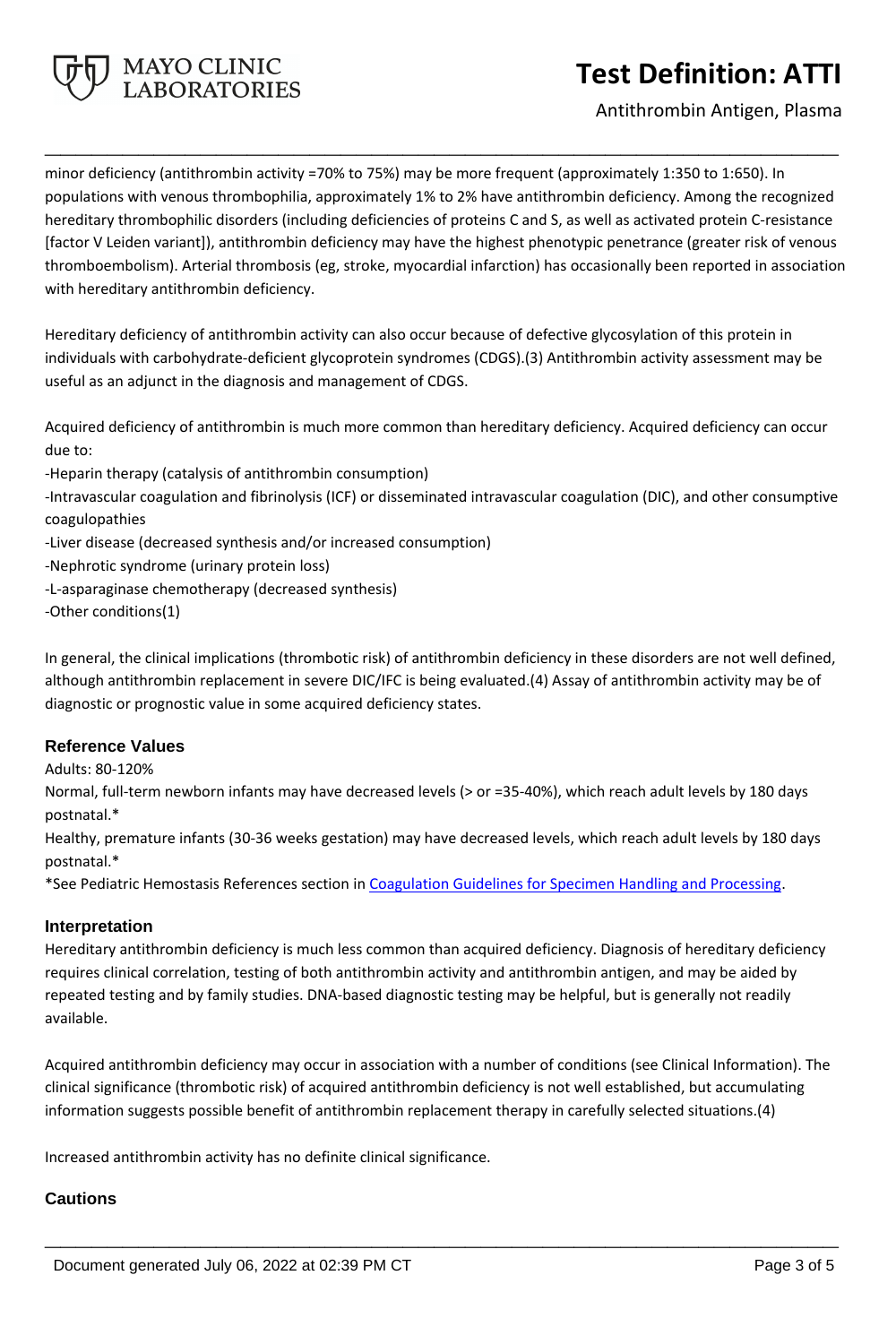

Antithrombin Antigen, Plasma

Antithrombin antigen results are potentially affected by:

-Heparin (unfractionated or low-molecular-weight) >4 U/mL

-Hemoglobin >7 g/L

-Bilirubin >500 mg/L

-Lipemia; may lead to an over-estimation of the antithrombin antigen level

-Rheumatoid factor (RF) >800 IU/mL; may lead to overestimation of the antithrombin antigen level

-Anti-rabbit antibodies in certain subjects leads to aberrant results

-Heparin therapy may temporarily decrease plasma antithrombin antigen into the abnormal range

## **Clinical Reference**

1. Bock SC: Antithrombin III and heparin cofactor II. In: Colman RW, Hirsh J, Marder VJ, et al, eds. Hemostasis and Thrombosis. 4th ed. Lippencott Williams and Wilkins; 2001:321-333

**\_\_\_\_\_\_\_\_\_\_\_\_\_\_\_\_\_\_\_\_\_\_\_\_\_\_\_\_\_\_\_\_\_\_\_\_\_\_\_\_\_\_\_\_\_\_\_\_\_\_\_**

2. Viazzer H: Hereditary and acquired antithrombin deficiency. Semin Thromb Hemost. 1999;25(3):257-263

3. Conrad J: Antithrombin activity and antigen. In: Laboratory Techniques in Thrombosis-A Manual. 2nd ed. Kluwer Academic Publishers; 1999:121-128

4. Lane DA, Bayston T, Olds RJ, et al: Antithrombin mutation database: 2nd (1997) update. For the Plasma Coagulation Inhibitors Subcommittee of the Scientific and Standardization Committee of the International Society on Thrombosis and Haemostasis. Thromb Haemost. 1997 Jan;77(1):197-211

5. Van Cott EM, Orlando C, Moore GW, et al: Recommendations for clinical laboratory testing for antithrombin deficiency; Communication from the SSC of the ISTH. J Thromb Haemost. 2020 Jan;18(1):17-22

# **Performance**

#### **Method Description**

This assay is performed on the Instrumentation Laboratory ACL TOP using the Diagnostica Stago LIATEST AT III kit. Antithrombin antigen is determined using automated latex immunoassay (LIA) methodology. Patient plasma, containing antithrombin antigen, is combined with a latex reagent containing rabbit antihuman antibodies. An antigen-antibody reaction takes place, causing the latex particles to agglutinate and form aggregates. The aggregates form diameters greater than the wavelength of the light (405 nm) passing through causing absorption of the light. This change in absorption is measured over time and reported as delta optical density. The increase in absorption is proportional to the concentration of antithrombin antigen present in the sample.(Package insert: LIATEST AT III. Diagnostica Stago S.A.S.; Rev. 02/2015)

**\_\_\_\_\_\_\_\_\_\_\_\_\_\_\_\_\_\_\_\_\_\_\_\_\_\_\_\_\_\_\_\_\_\_\_\_\_\_\_\_\_\_\_\_\_\_\_\_\_\_\_**

#### **PDF Report**

No

# **Day(s) Performed**

Monday through Friday

# **Report Available**

Same day/1 to 4 days

**Specimen Retention Time** 7 days